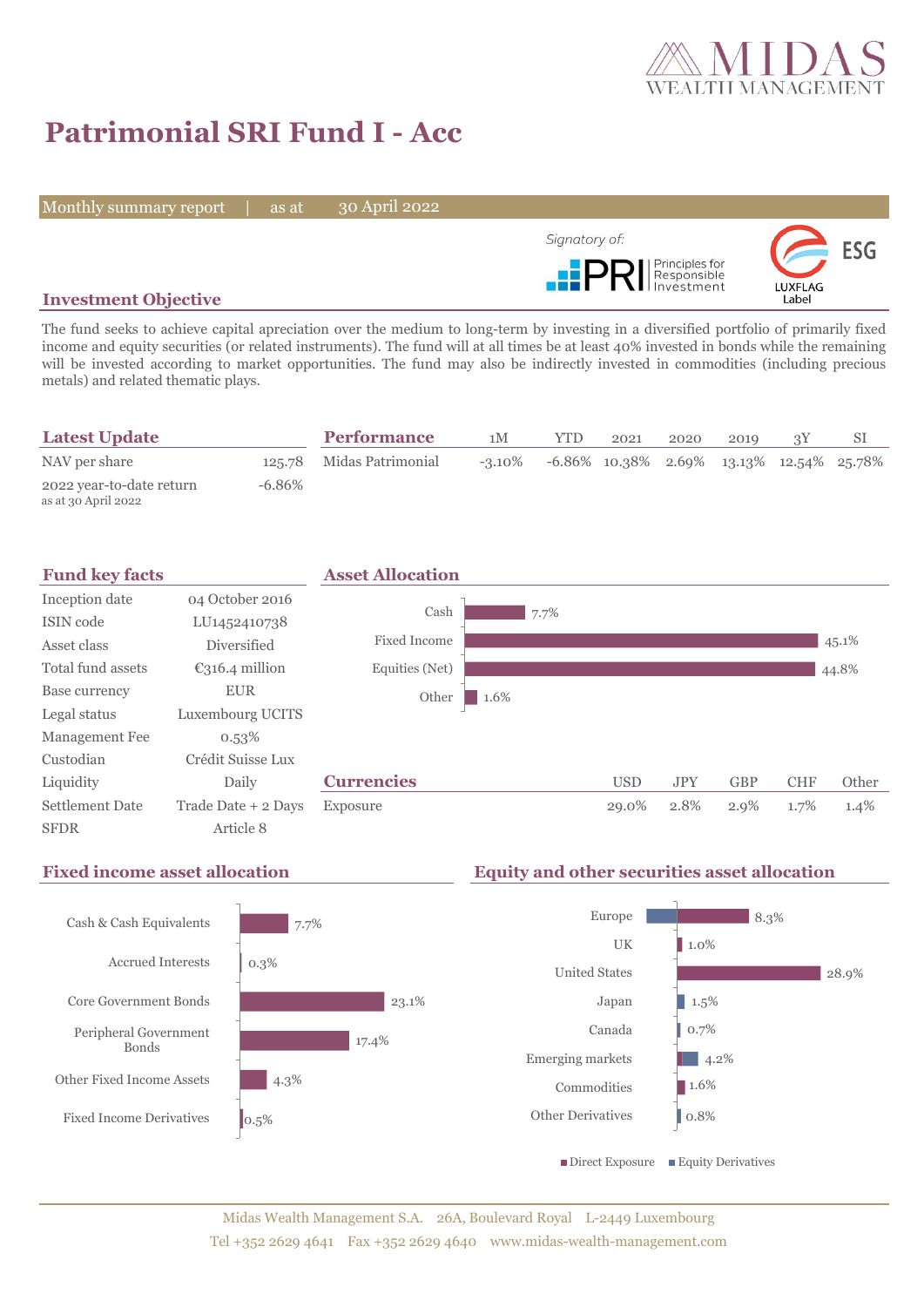

# **Patrimonial SRI Fund I - Acc**

Monthly summary report | as at

30 April 2022

| Top 10 fixed income holdings            | Rating       | Weight  |            | <b>Fixed income rating breakdown</b> |
|-----------------------------------------|--------------|---------|------------|--------------------------------------|
| HELLENIC REPUBLI: GGB 4 3/8 08/01/22    | $BB-$        | 4.5%    |            |                                      |
| FRANCE O.A.T.: FRTR 0 1/2 05/25/25      | AA           | $3.9\%$ | <b>AAA</b> | 21.0%                                |
| BTPS : BTPS $1.07/15/22$                | BBB-         | 3.6%    | AA         | 18.7%                                |
| BTPS: BTPS 0.35 02/01/25                | BBB-         | $2.9\%$ | A          | $9.0\%$                              |
| ABSOLUTE SECURED: ABTSEC 4 01/15/25     | <b>NR</b>    | 2.7%    | <b>BBB</b> | 28.9%                                |
| BUNDESSCHATZANW: BKO o 06/16/23         | <b>AAA</b>   | 2.6%    | <b>BB</b>  | 9.9%                                 |
| SPANISH GOV'T: SPGB o 01/31/26          | $BBB+$       | 2.2%    | B          | $0.0\%$                              |
| FRANCE O.A.T.: FRTR 0 02/25/24          | <b>NR</b>    | $2.0\%$ | <b>CCC</b> | $0.0\%$                              |
| IRISH GOVT : IRISH 1 05/15/26           | $\mathbf{A}$ | 1.8%    | <b>NR</b>  |                                      |
| EUROPEAN INVT BK : EIB o $3/8$ o7/16/25 | <b>AAA</b>   | 1.6%    |            | 12.5%                                |

| Top 10 equity holdings         | Sector                        | Weight  | Eq |
|--------------------------------|-------------------------------|---------|----|
| UNITEDHEALTH GROUP INC         | Health Care                   | 2.7%    |    |
| <b>MICROSOFT CORP</b>          | <b>Information Technology</b> | $2.4\%$ |    |
| <b>IOVIA HOLDINGS INC</b>      | Health Care                   | $2.2\%$ |    |
| <b>BROADCOM INC</b>            | <b>Information Technology</b> | $2.2\%$ |    |
| <b>APPLE INC</b>               | <b>Information Technology</b> | 1.9%    |    |
| AMAZON.COM INC                 | <b>Consumer Discretionary</b> | 1.6%    | I  |
| <b>FREY</b>                    | Real Estate                   | 1.6%    |    |
| <b>SHELL PLC</b>               | Energy                        | $1.5\%$ | C  |
| <b>JPMORGAN CHASE &amp; CO</b> | Financials                    | $1.5\%$ |    |
| <b>BANK OF AMERICA CORP</b>    | Financials                    | 1.4%    |    |

### **Top 10 equity holdings** Sector Weight **Equity sector breakdown**

| <b>Consumer Discretionary</b> | 9.3%    |
|-------------------------------|---------|
| <b>Consumer Staples</b>       | 6.3%    |
| Energy                        | 6.9%    |
| Financials                    | 11.8%   |
| <b>Health Care</b>            | 17.2%   |
| <b>Information Technology</b> | 26.6%   |
| Industrials                   | 6.2%    |
| Materials                     | 2.9%    |
| <b>Communication Services</b> | 7.7%    |
| <b>Utilities</b>              | $0.0\%$ |
| <b>Real Estate</b>            | $5.0\%$ |
|                               |         |

## **Thematics breakdown Top other holdings**



| <b>ETFS PHYSICAL GOLD</b>               | 1.6% |
|-----------------------------------------|------|
| SPDR MSCI Europe Financials UCITS ETF   | 1.1% |
| iShares S&P 500 Energy Sector UCITS ETF | 0.5% |

### **ESG Ratings**

Breakdown of holdings (datasource: Thomson Reuters, ISS)